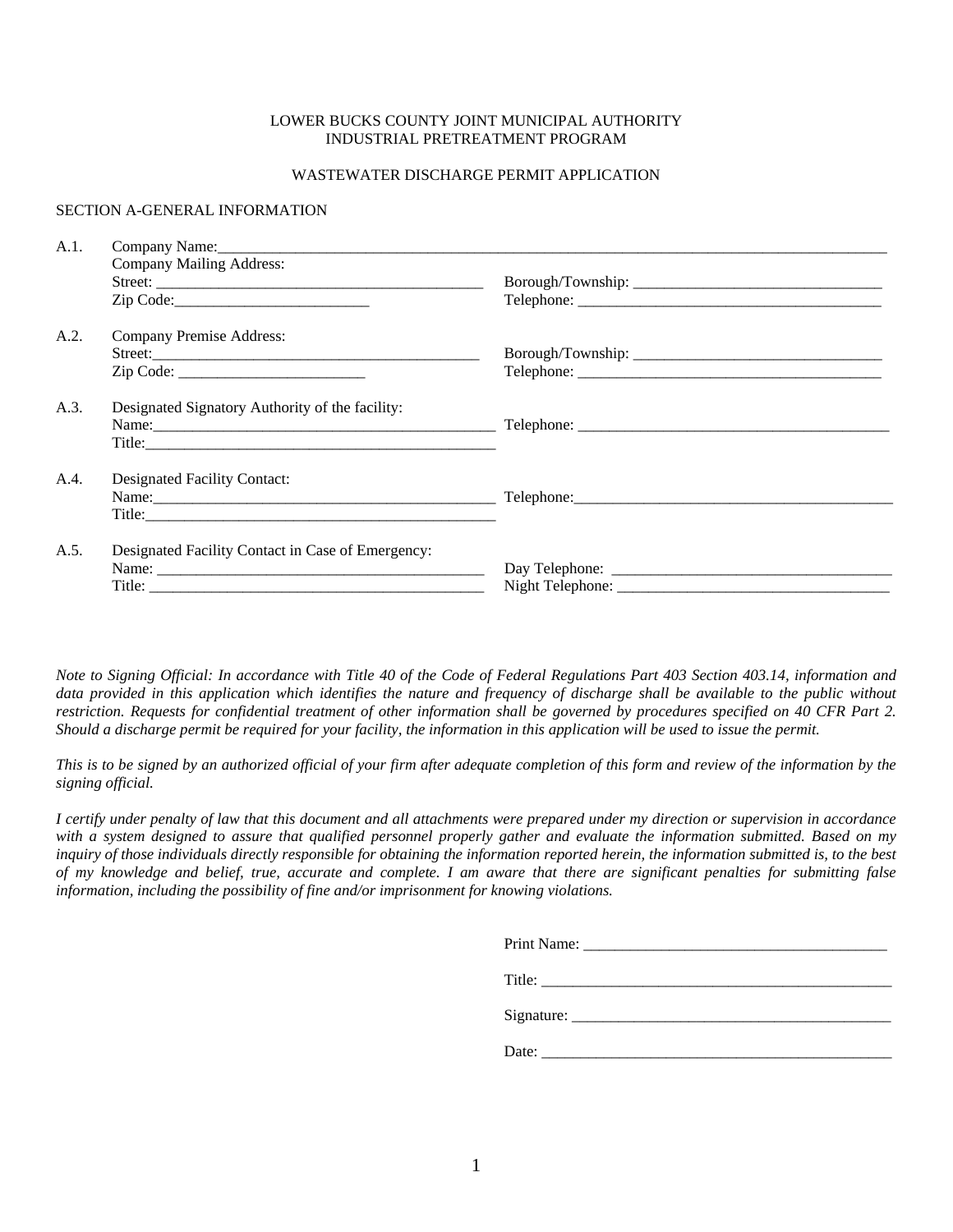### SECTION B- OPERATION DESCRIPTION

- B.1. If your facility employs or will be employing processes in any of the industrial categories or business activities listed below (regardless of whether they generate wastewater, waste sludge, or hazardous wastes), place a check beside the appropriate category (check all that apply).
	- \_\_\_ Aluminum Forming
	- \_\_\_ Asbestos Manufacturing
	-
	- \_\_\_ Builder's Paper & Board Mills
	- \_\_\_ Can Making
	- \_\_\_ Carbon Black Manufacturing
	- \_\_\_ Cement Manufacturing
	- Coal Mining
	- Coil Coating
	- \_\_\_ Copper Forming
	- Dairy Products Processing
	- Electrical & Electronic Components
	- \_\_\_ Electroplating
	- \_\_\_ Explosives Manufacturing
	- Feedlots
	- Ferroalloy Manufacturing
	- Fertilizer Manufacturing
	- Food Establishment
	- Fruits & Vegetables Processing
	- Glass Manufacturing
	- \_\_\_ Grain Mills
	- Gum & Wood Chemicals
	- \_\_\_ Hospitals
	- Ink Formulating
	- \_\_\_ Inorganic Chemicals
	- □<br>
	 Builder's Paper & Boar<br>
	Carbon Black Manufacturing<br>
	απολειλεκ Manufacturing<br>
	απολειλεκ Manufacturing<br>
	απολειλεπίσης<br>
	του Πολειλεκ Process<br>
	Εlectrical & Electronic<br>
	Εlectrical & Electronic<br>
	Εlectrical & Electronic<br> Iron & Steel Manufacturing
	- Leather Tanning & Finishing
	- Meat Products
	- \_\_\_ Metal Finishing
	- Metal Molding & Casting (Foundries)
	- Mineral Mining & Processing
	- \_\_\_ Nonferrous Metals Forming
	- Nonferrous Metals Manufacturing
	- \_\_\_ Oil & Gas Extraction
	- Ore Mining and Dressing
	- \_\_\_ Organic Chemicals Manufacturing
	- Paint Formulating
	- Paving and Roofing Materials
	- Pesticide Chemicals
	- Petroleum Refining
	- Pharmaceutical Manufacturing
	- Phosphate Manufacturing
	- Photographic Processing
	- \_\_\_ Plastic & Synthetic Materials Manufacturing
	- \_\_\_ Plastics Molding & Forming
	- \_\_\_ Porcelain Enamel
	- **EXECUTE:** Pulp, Paper and Paperboard<br> **EXECUTE:** Rubber Manufacturing
	- \_\_\_ Rubber Manufacturing
	- Seafood Processing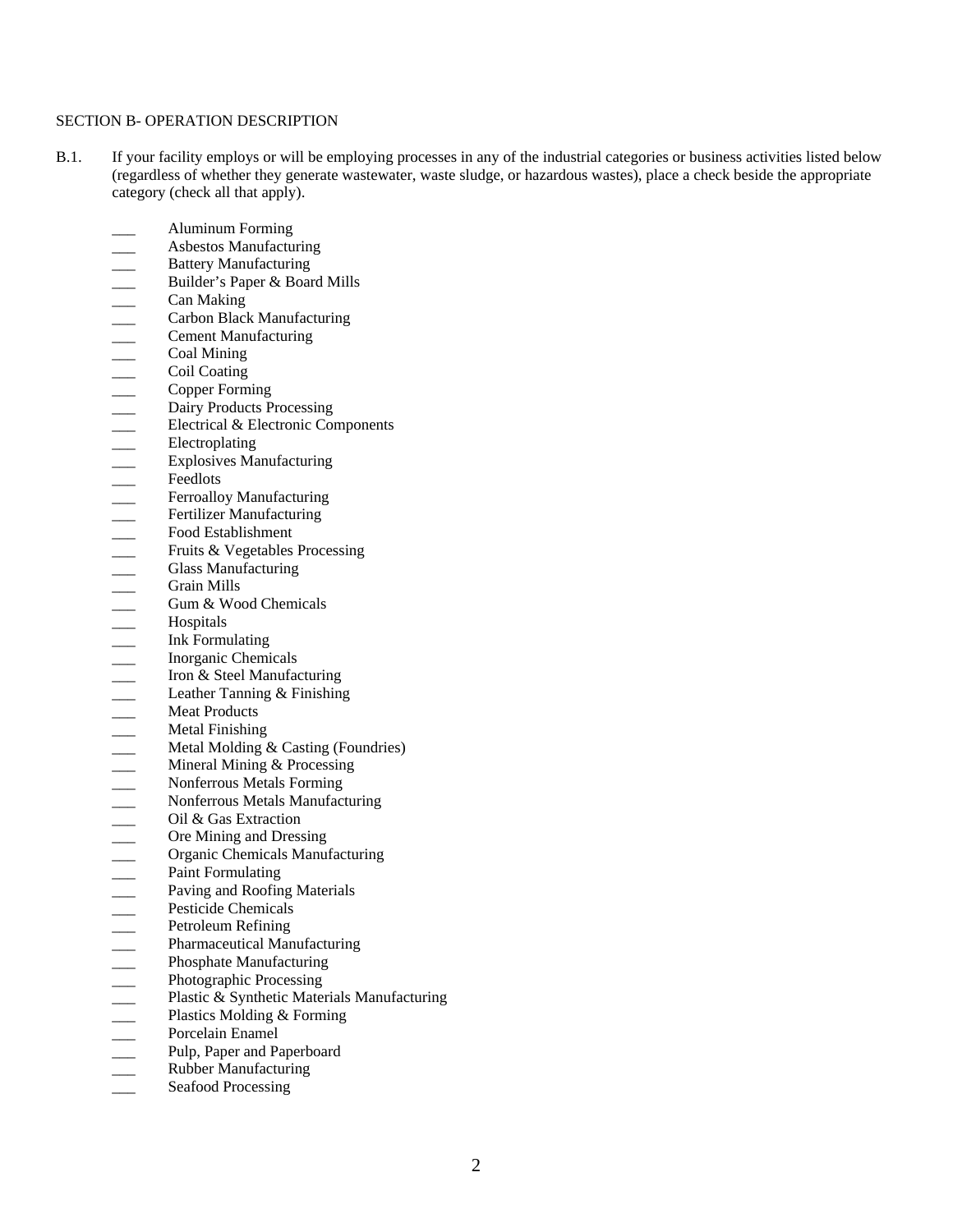|  | Soap & Detergent Manufacturing |
|--|--------------------------------|
|  |                                |

- **Steam Electric Power Generating**
- **Sugar Processing**
- **Textile Mills**
- **Timber Products Processing**

 $B.2.$ 

**B.3.** Standard Industrial Classification Code(s) for your facility (4-digit SIC):

<u> 1980 - Jan Barnett, fransk politik (f. 1980)</u>

Brief Description of Manufacturing, Production, or Service Activities on Premises: \_\_\_\_\_\_\_\_\_\_\_\_\_\_\_\_\_ **B.4.** 

 $\begin{tabular}{ccccc} \multicolumn{2}{c|}{\textbf{1} & \textbf{2} & \textbf{3} & \textbf{4} & \textbf{5} & \textbf{5} & \textbf{6} & \textbf{6} & \textbf{7} & \textbf{8} & \textbf{8} & \textbf{9} & \textbf{10} & \textbf{10} & \textbf{10} & \textbf{10} & \textbf{10} & \textbf{10} & \textbf{10} & \textbf{10} & \textbf{10} & \textbf{10} & \textbf{10} & \textbf{10} & \textbf{10} & \textbf{10} & \textbf{1$ 

**B.5.** List Types and Amounts of Raw Materials Used or Stored On-site (attach list if needed):

Raw Material

Quantity/Day

B.6. List types and amounts of chemicals used or stored on-site (attach list if needed):

Chemical

Quantity/Day

B.7. List product(s) and quantities generated during the past calendar year and the estimated quantity to be produced this calendar year:

| Product (Brand Name/Common Name) | Past Calendar Year<br>(daily units) | Present Calendar Year<br>(daily units) |
|----------------------------------|-------------------------------------|----------------------------------------|
|                                  | Max.<br>Avg.                        | Max.<br>Avg.                           |
|                                  |                                     |                                        |
|                                  |                                     |                                        |
|                                  |                                     |                                        |
|                                  |                                     |                                        |
|                                  |                                     |                                        |
|                                  |                                     |                                        |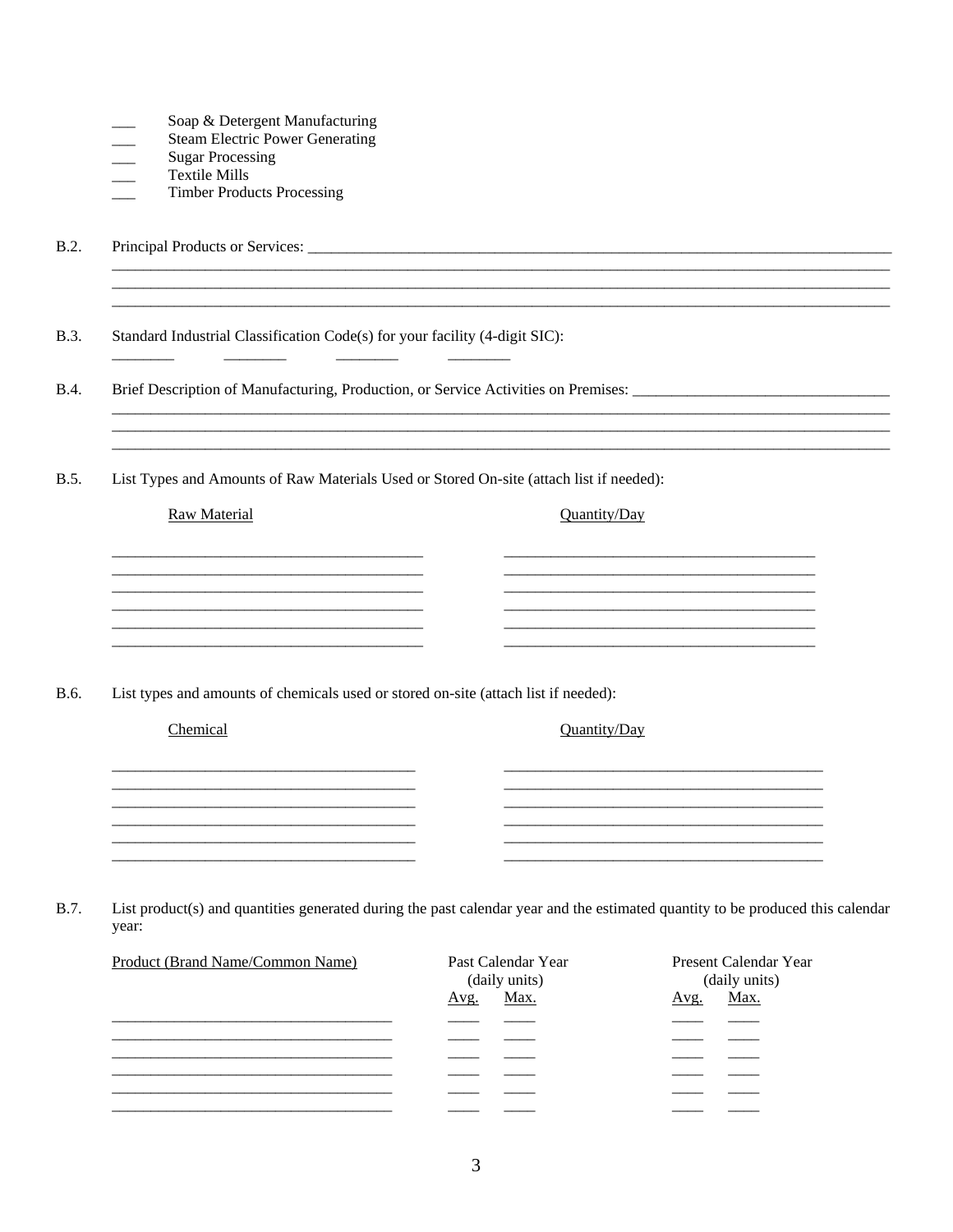| <b>B.8.</b>  | Type of operation:                                    |                                        | <b>Batch</b><br>% batch                                            |              | continuous<br>% continuous |                                                                                                                         | <b>Both</b> |      |
|--------------|-------------------------------------------------------|----------------------------------------|--------------------------------------------------------------------|--------------|----------------------------|-------------------------------------------------------------------------------------------------------------------------|-------------|------|
| B.9.         |                                                       |                                        |                                                                    |              |                            |                                                                                                                         |             |      |
| B.10.        |                                                       |                                        |                                                                    |              |                            | If yes, explain, indicating time(s) peak production/operation, low production/operation and scheduled shutdowns:        |             |      |
| <b>B.11.</b> |                                                       |                                        | additional wastewater discharge in gallons per year.               |              |                            | If yes, attach a separate sheet to this form describing the nature of planned changes/expansions, including anticipated |             |      |
| <b>B.12.</b> |                                                       | Average number of employees per shift: |                                                                    | $1^{\rm st}$ | 2 <sup>nd</sup>            |                                                                                                                         |             |      |
|              | Shift start times:                                    |                                        |                                                                    |              |                            | $1^{\text{st}}$ $2^{\text{nd}}$ $3^{\text{rd}}$                                                                         |             |      |
|              |                                                       | Sun.                                   | Shift normally worked each day (check appropriate shifts):<br>Mon. | Tues.        | Wed.                       | Thurs.                                                                                                                  | Fri.        | Sat. |
|              | 1 <sup>st</sup><br>2 <sup>nd</sup><br>3 <sup>rd</sup> |                                        |                                                                    |              |                            |                                                                                                                         |             |      |

# SECTION C- WATER SUPPLY

C.1. List raw water sources: (e.g. well water, surface water, purchased water, etc.)

| Source                                             | <b>Annual Quantity</b>                                              |                    |
|----------------------------------------------------|---------------------------------------------------------------------|--------------------|
|                                                    |                                                                     | gallons            |
|                                                    |                                                                     | gallons<br>gallons |
|                                                    | <u> 1980 - Johann Barbara, martxa alemaniar amerikan basar da a</u> | gallons            |
| total                                              |                                                                     | gallons<br>gallons |
|                                                    |                                                                     |                    |
|                                                    |                                                                     |                    |
|                                                    |                                                                     |                    |
|                                                    |                                                                     |                    |
|                                                    |                                                                     |                    |
| Describe any raw water treatment processes in use: |                                                                     |                    |
|                                                    |                                                                     |                    |
|                                                    |                                                                     |                    |
|                                                    |                                                                     |                    |
|                                                    |                                                                     |                    |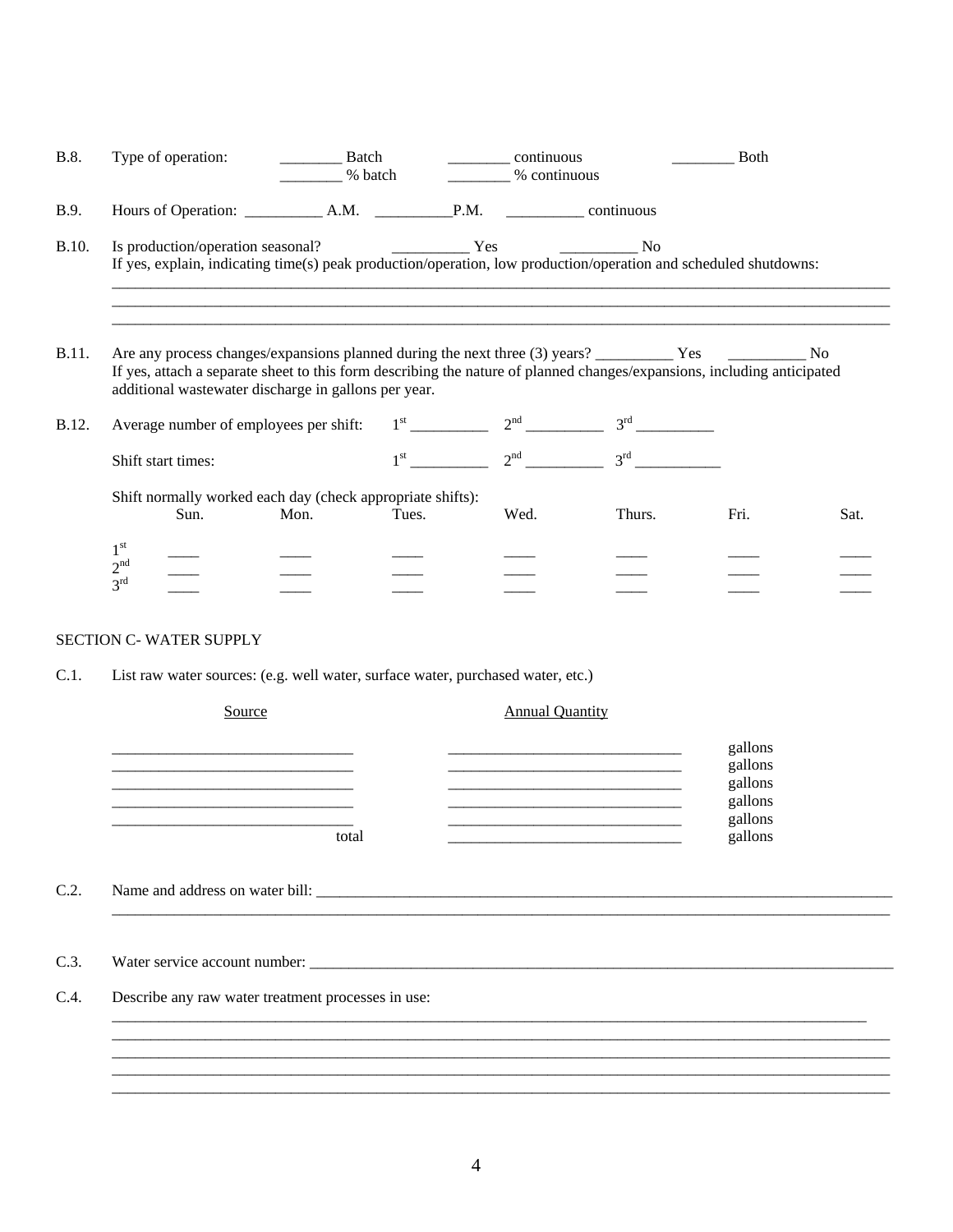### SECTION D- WATER USE AND DISPOSAL

### D.1. List water uses:

| Use                          | <b>Annual Quantity</b> |
|------------------------------|------------------------|
| Sanitary system              | gallons                |
| Contained in product         | gallons                |
| Contact cooling water        | gallons                |
| Non-contact cooling water    | gallons                |
| Boiler feed                  | gallons                |
| Process water                | gallons                |
| Equipment/facility wash-down | gallons                |
| Other (specify)              | gallons                |
| <b>TOTAL</b>                 | gallons                |

## D.2. List volume of discharge or water loss to the following:

| Discharge                       | <b>Annual Quantity</b> |         |
|---------------------------------|------------------------|---------|
| Sanitary sewer                  |                        | gallons |
| Stream discharge (NPDES permit) |                        | gallons |
| Contained in product            |                        | gallons |
| Evaporation                     |                        | gallons |
| Storm sewer                     |                        | gallons |
| Waste hauler                    |                        | gallons |
| Other (specify)                 |                        | gallons |
| <b>TOTAL</b>                    |                        | gallons |

# D.3. Characterize wastewater discharged to the public sewer:

| <b>Type of Waste</b>                      |        | <b>Annual Quantity</b> |                               |
|-------------------------------------------|--------|------------------------|-------------------------------|
| Sanitary wastewater<br>Process wastewater | TOTAL. |                        | gallons<br>gallons<br>gallons |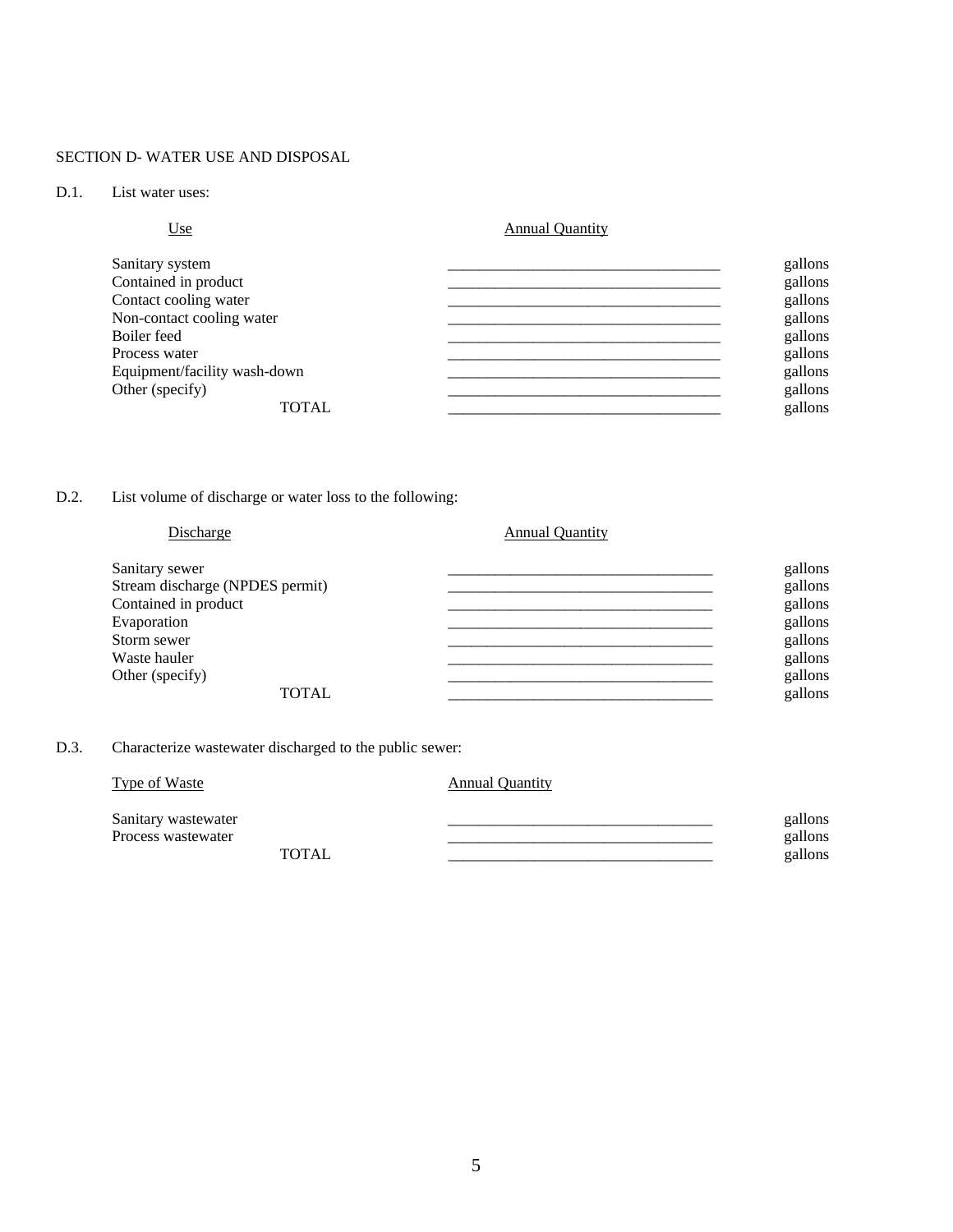### SECTION E- WASTEWATER CHARACTERISTICS

#### E.1. List process wastewater streams in terms of source and quantity:

|          | Source |                                                                                           | <b>Annual Quantity</b>                        |                                                     |
|----------|--------|-------------------------------------------------------------------------------------------|-----------------------------------------------|-----------------------------------------------------|
|          |        |                                                                                           |                                               | gallons<br>gallons<br>gallons<br>gallons<br>gallons |
|          |        |                                                                                           |                                               |                                                     |
|          |        | List plant sewer connections (attach map and indicate connections and direction of flow): |                                               |                                                     |
|          | Size   | Source<br>Process/Sanitary                                                                | <b>Discharge Quantity</b><br>Gallons per year | Discharge<br>Intermittent/Steady                    |
|          |        |                                                                                           |                                               |                                                     |
|          |        |                                                                                           |                                               |                                                     |
|          |        |                                                                                           |                                               |                                                     |
| Location |        |                                                                                           |                                               |                                                     |

 If intermittent, describe schedule as fully as possible including average daily flow rates, peak rates, time and duration of discharge, etc.:

 $\mathcal{L}_\mathcal{L} = \mathcal{L}_\mathcal{L} = \mathcal{L}_\mathcal{L} = \mathcal{L}_\mathcal{L} = \mathcal{L}_\mathcal{L} = \mathcal{L}_\mathcal{L} = \mathcal{L}_\mathcal{L} = \mathcal{L}_\mathcal{L} = \mathcal{L}_\mathcal{L} = \mathcal{L}_\mathcal{L} = \mathcal{L}_\mathcal{L} = \mathcal{L}_\mathcal{L} = \mathcal{L}_\mathcal{L} = \mathcal{L}_\mathcal{L} = \mathcal{L}_\mathcal{L} = \mathcal{L}_\mathcal{L} = \mathcal{L}_\mathcal{L}$  $\mathcal{L}_\mathcal{L} = \mathcal{L}_\mathcal{L} = \mathcal{L}_\mathcal{L} = \mathcal{L}_\mathcal{L} = \mathcal{L}_\mathcal{L} = \mathcal{L}_\mathcal{L} = \mathcal{L}_\mathcal{L} = \mathcal{L}_\mathcal{L} = \mathcal{L}_\mathcal{L} = \mathcal{L}_\mathcal{L} = \mathcal{L}_\mathcal{L} = \mathcal{L}_\mathcal{L} = \mathcal{L}_\mathcal{L} = \mathcal{L}_\mathcal{L} = \mathcal{L}_\mathcal{L} = \mathcal{L}_\mathcal{L} = \mathcal{L}_\mathcal{L}$  $\mathcal{L}_\text{max} = \frac{1}{2} \left[ \mathcal{L}_\text{max} - \mathcal{L}_\text{max} \right] \left[ \mathcal{L}_\text{max} - \mathcal{L}_\text{max} \right] \left[ \mathcal{L}_\text{max} - \mathcal{L}_\text{max} \right] \left[ \mathcal{L}_\text{max} - \mathcal{L}_\text{max} \right] \left[ \mathcal{L}_\text{max} - \mathcal{L}_\text{max} \right] \left[ \mathcal{L}_\text{max} - \mathcal{L}_\text{max} \right] \left[ \mathcal{L}_\text{max} - \mathcal{L}_\text{max} \$ 

- E.3. All current Industrial Users are required to submit monitoring data on all pollutants that are regulated specific to each process. Use the table provided in this section to report the analytical results. For all other unregulated pollutants, indicate whether the pollutant is know to be present (P), suspected to be present (S), or known to be absent (A), by placing the appropriate letter in the column for the reported concentration. Also indicate the analytical method used (which should conform to 40CFR Part 136), sample location, and type of sample collected for analysis 24- hour composite (24HC), 8-hour composite (8HC) or grab sample (G). DO NOT LEAVE BLANKS.
- E.4. If unable to identify the chemical constituents of the products used at this facility that are discharged into the wastestream, please attach copies of the Material Safety Data Sheets (MSDS) for such products.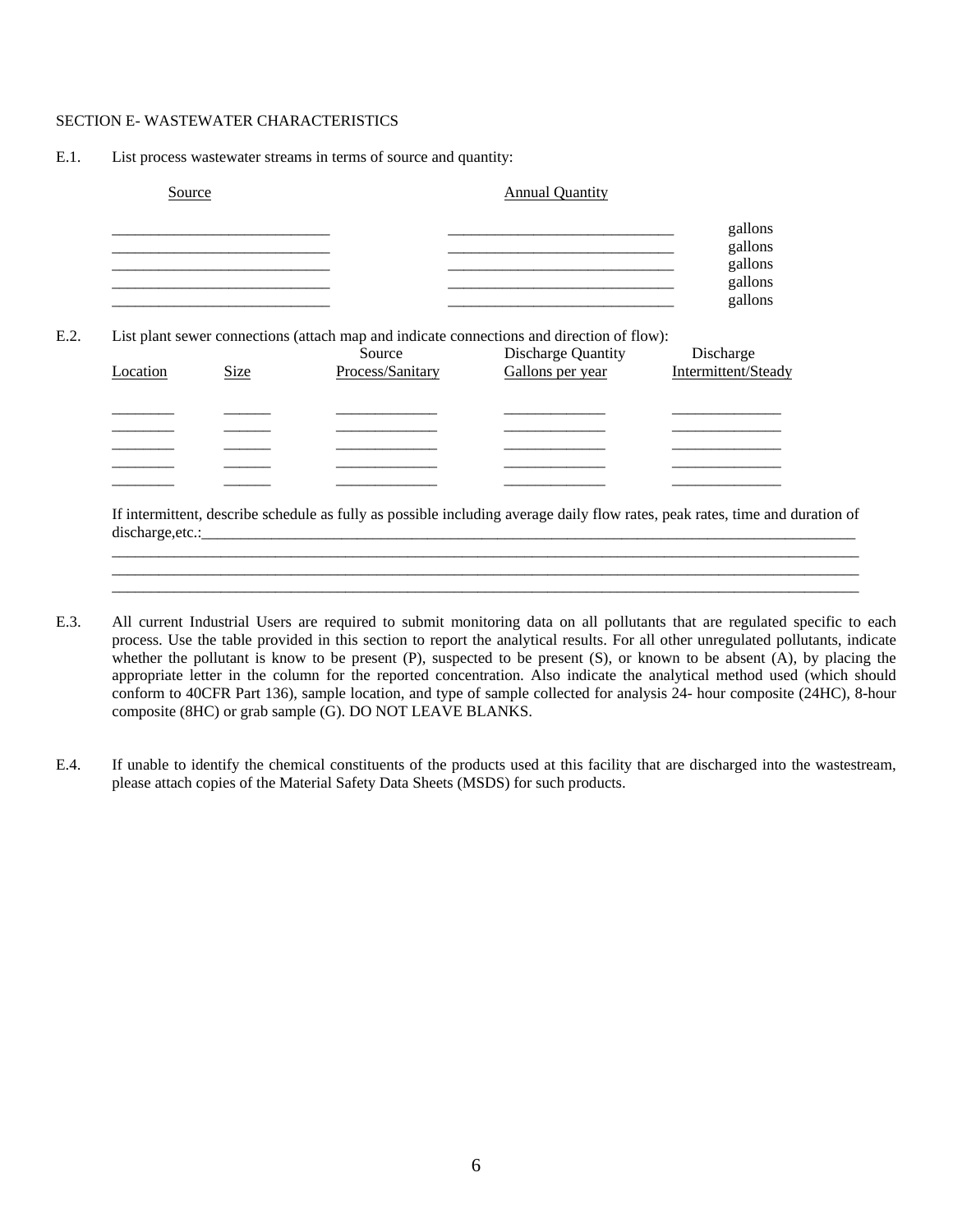## CHARACTERISTICS OF DISCHARGE

|                               |            | ANALYTICAL    | <b>SAMPLE</b>   | <b>SAMPLE</b> |
|-------------------------------|------------|---------------|-----------------|---------------|
| <b>POLLUTANT</b>              | CONC. mg/L | <b>METHOD</b> | <b>LOCATION</b> | <b>TYPE</b>   |
| Acidity                       |            |               |                 |               |
| Alkalinity                    |            |               |                 |               |
| <b>BOD</b>                    |            |               |                 |               |
| <b>COD</b>                    |            |               |                 |               |
| Chloride                      |            |               |                 |               |
| Chlorine                      |            |               |                 |               |
| Cyanide                       |            |               |                 |               |
| Fluoride                      |            |               |                 |               |
| Hardness                      |            |               |                 |               |
| Magnesium                     |            |               |                 |               |
| Ammonia Nitrogen              |            |               |                 |               |
| Nitrate Nitrogen              |            |               |                 |               |
|                               |            |               |                 |               |
| Nitrite Nitrogen              |            |               |                 |               |
| Total Kjeldahl Nitrogen       |            |               |                 |               |
| Oil & Grease                  |            |               |                 |               |
| pH                            |            |               |                 |               |
| Phosphorous                   |            |               |                 |               |
| Sodium                        |            |               |                 |               |
| <b>Total Suspended Solids</b> |            |               |                 |               |
| Sulfate                       |            |               |                 |               |
| Sulfide                       |            |               |                 |               |
| Sulfite                       |            |               |                 |               |
| Antimony                      |            |               |                 |               |
| Arsenic                       |            |               |                 |               |
| Barium                        |            |               |                 |               |
| Beryllium                     |            |               |                 |               |
| Cadmium                       |            |               |                 |               |
| Chromium                      |            |               |                 |               |
| Copper                        |            |               |                 |               |
| Lead                          |            |               |                 |               |
| Mercury                       |            |               |                 |               |
| Nickel                        |            |               |                 |               |
| Selenium                      |            |               |                 |               |
| Silver                        |            |               |                 |               |
| Thallium                      |            |               |                 |               |
| Zinc                          |            |               |                 |               |
| Acenaphthene                  |            |               |                 |               |
| Acrolein                      |            |               |                 |               |
| Acrylonitrile                 |            |               |                 |               |
| Benzene                       |            |               |                 |               |
| Benzidene                     |            |               |                 |               |
| Carbon Tetrachloride          |            |               |                 |               |
|                               |            |               |                 |               |
| Chlorobenzene                 |            |               |                 |               |
| 1,2,4-Trichlorobenzene        |            |               |                 |               |
| Hexachlorobenzene             |            |               |                 |               |
| 1,2-Dichloroethane            |            |               |                 |               |
| 1,1,1-Trichloroethane         |            |               |                 |               |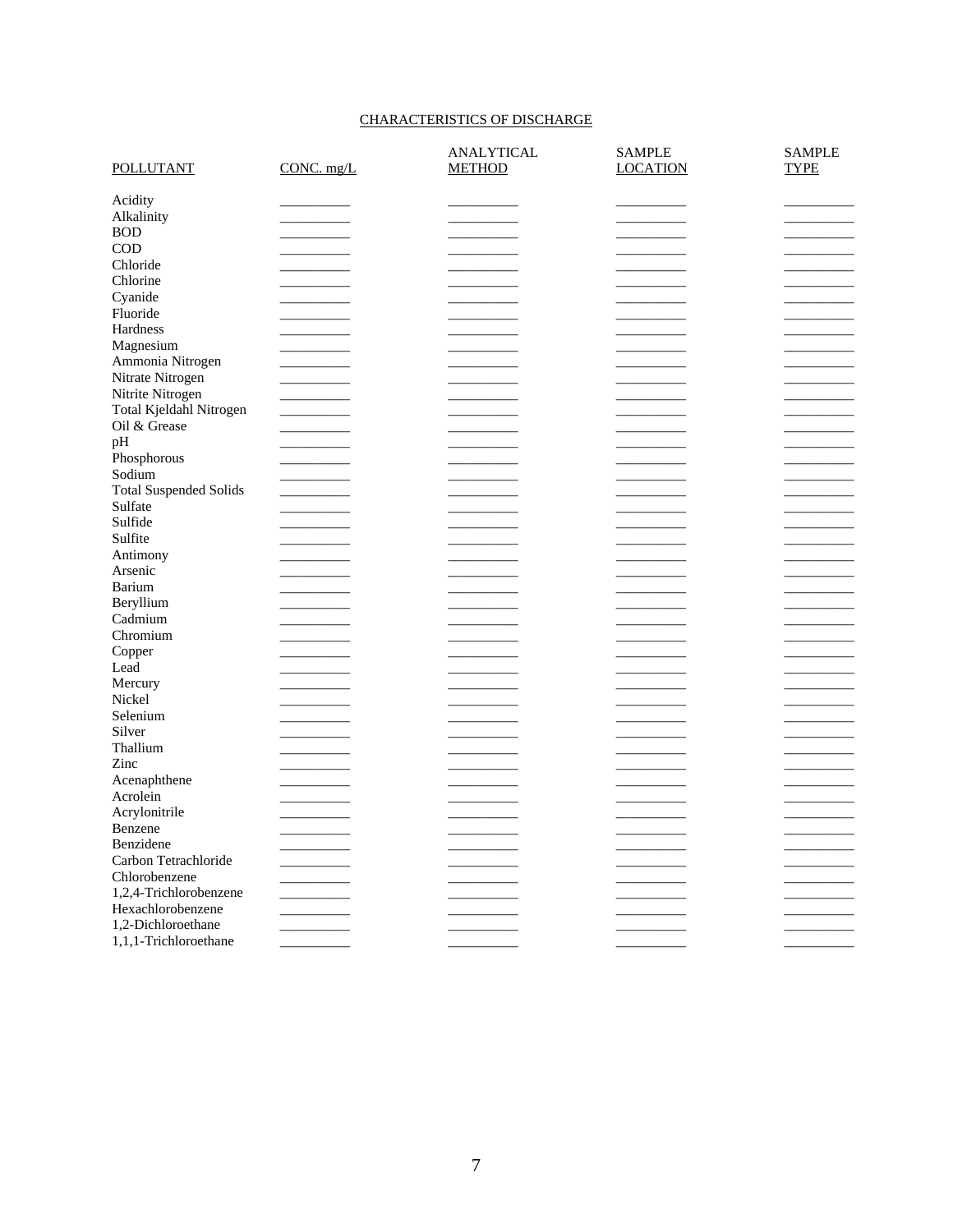| POLLUTANT                     | $CONC.$ mg/ $L$ | ANALYTICAL<br><b>METHOD</b> | <b>SAMPLE</b><br><b>LOCATION</b> | <b>SAMPLE</b><br><b>TYPE</b> |
|-------------------------------|-----------------|-----------------------------|----------------------------------|------------------------------|
| Hexachloroethane              |                 |                             |                                  |                              |
| 1,1-Dichloroethane            |                 |                             |                                  |                              |
| 1,1,2-Trichloroethane         |                 |                             |                                  |                              |
| 1,1,2,2_Tetrachloroethane     |                 |                             |                                  |                              |
| Chloroethane                  |                 |                             |                                  |                              |
| Bis (2-chloroethyl) ether     |                 |                             |                                  |                              |
|                               |                 |                             |                                  |                              |
| Bis (chloro methyl) ether     |                 |                             |                                  |                              |
| 2-Chloroethyl vinyl ether     |                 |                             |                                  |                              |
| 2-Chloronaphthalene           |                 |                             |                                  |                              |
| 2,4,6-Trichlorophenol         |                 |                             |                                  |                              |
| p-Chloro-m-cresol             |                 |                             |                                  |                              |
| Chloroform                    |                 |                             |                                  |                              |
| 2-Chlorophenol                |                 |                             |                                  |                              |
| 1,2-Dichlorobenzene           |                 |                             |                                  |                              |
| 1,3-Dichlorobenzene           |                 |                             |                                  |                              |
| 1,4-Dichlorobenzene           |                 |                             |                                  |                              |
| 3,3-Dichlorobenzidene         |                 |                             |                                  |                              |
| 1,1-Dichloroethylene          |                 |                             |                                  |                              |
| 1,2-Trans-dichloroethylene    |                 |                             |                                  |                              |
| 2,4-Dichlorophenol            |                 |                             |                                  |                              |
| 1,2-Dichloropropane           |                 |                             |                                  |                              |
| 1,2-Dichloropropylene         |                 |                             |                                  |                              |
| 1,3-Dichloropropylene         |                 |                             |                                  |                              |
| 2,4-Dimethylphenol            |                 |                             |                                  |                              |
| 2,4-Dinitrotoluene            |                 |                             |                                  |                              |
| 2,6-Dinitrotoluene            |                 |                             |                                  |                              |
| 1,2-Diphenylhydrazine         |                 |                             |                                  |                              |
| Ethylbenzene                  |                 |                             |                                  |                              |
| Fluoranthene                  |                 |                             |                                  |                              |
| 4-Chlorophenyl phenyl ether   |                 |                             |                                  |                              |
| 4-Bromophenyl phenyl ether    |                 |                             |                                  |                              |
| Bis (2-chloroisopropyl) ether |                 |                             |                                  |                              |
| Bis (2-chloroethoxy) methane  |                 |                             |                                  |                              |
| Methylene chloride            |                 |                             |                                  |                              |
|                               |                 |                             |                                  |                              |
| Methyl chloride               |                 |                             |                                  |                              |
| Methyl bromide                |                 |                             |                                  |                              |
| Bromoform                     |                 |                             |                                  |                              |
| Dichlorobromomethane          |                 |                             |                                  |                              |
| Chlorodibromomethane          |                 |                             |                                  |                              |
| Hexachlorobutadiene           |                 |                             |                                  |                              |
| Hexachlorocyclopentadiene     |                 |                             |                                  |                              |
| Isophorone                    |                 |                             |                                  |                              |
| Naphthalene                   |                 |                             |                                  |                              |
| Nitrobenzene                  |                 |                             |                                  |                              |
| 2-Nitrophenol                 |                 |                             |                                  |                              |
| 4-Nitrophenol                 |                 |                             |                                  |                              |
| 2,4-Dinitrophenol             |                 |                             |                                  |                              |
| 4,6-Dinitro-o-cresol          |                 |                             |                                  |                              |
| N-nitrosodimethylamine        |                 |                             |                                  |                              |
| N-nitrosodiphenylamine        |                 |                             |                                  |                              |
| N-nitrosodi-n-propylamine     |                 |                             |                                  |                              |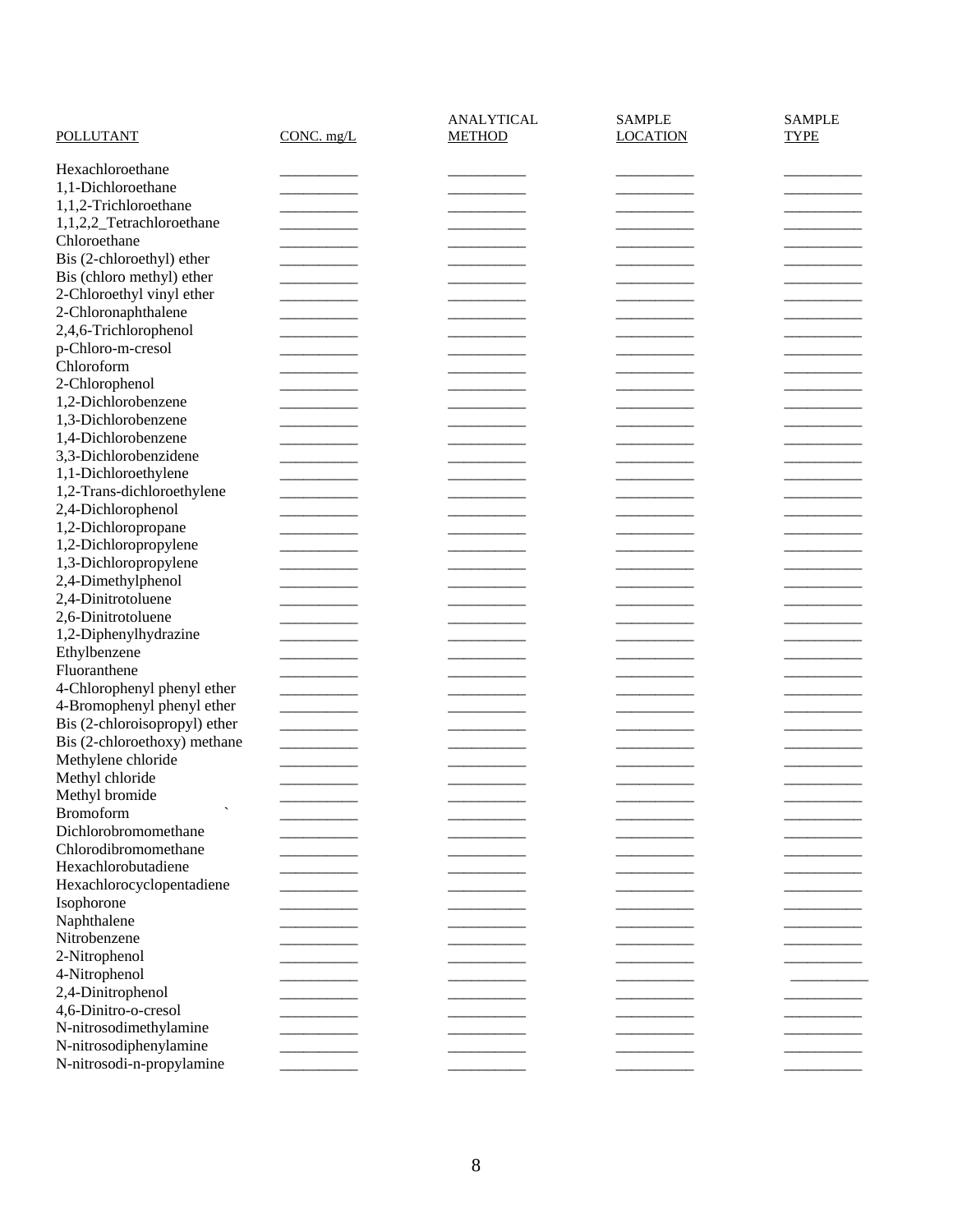|                                   |           | <b>ANALYTICAL</b> | <b>SAMPLE</b>   | <b>SAMPLE</b> |
|-----------------------------------|-----------|-------------------|-----------------|---------------|
| <b>POLLUTANT</b>                  | CONC.mg/L | <b>METHOD</b>     | <b>LOCATION</b> | <b>TYPE</b>   |
| Pentachlorophenol                 |           |                   |                 |               |
| Phenol                            |           |                   |                 |               |
| Bis (2-ethylexyl) phthalate       |           |                   |                 |               |
| Butyl benzyl phthalate            |           |                   |                 |               |
| Di-n-butyl phthalate              |           |                   |                 |               |
| Di-n-octyl phthalate              |           |                   |                 |               |
| Diethyl phthalate                 |           |                   |                 |               |
| Dimethyl phthalate                |           |                   |                 |               |
| Benzo (a) anthracene              |           |                   |                 |               |
| Benzo (a) pyrene                  |           |                   |                 |               |
| Benzo (b) fluoranthene            |           |                   |                 |               |
| Benzo (k) fluoranthene            |           |                   |                 |               |
| Chrysene                          |           |                   |                 |               |
| Acenaphthylene                    |           |                   |                 |               |
| Anthracene                        |           |                   |                 |               |
| Benzo (ghi) perylene              |           |                   |                 |               |
| Fluorene                          |           |                   |                 |               |
| Phenanthrene                      |           |                   |                 |               |
| Dibenzo (a,h) anthracene          |           |                   |                 |               |
| Indeno $(1,2,3-\text{cd})$ pyrene |           |                   |                 |               |
| Pyrene                            |           |                   |                 |               |
| Tetrachloroethylene               |           |                   |                 |               |
| Toluene                           |           |                   |                 |               |
| Trichloroethylene                 |           |                   |                 |               |
| Vinyl Chloride                    |           |                   |                 |               |
| Aldrin                            |           |                   |                 |               |
| Dieldrin                          |           |                   |                 |               |
| Chlordane                         |           |                   |                 |               |
| $4,4'$ -DDT                       |           |                   |                 |               |
| 4,4"-DDE                          |           |                   |                 |               |
| 4,4"-DDD                          |           |                   |                 |               |
| Alpha-endosulfan                  |           |                   |                 |               |
| Beta-endosulfan                   |           |                   |                 |               |
| Endosulfan sulfate                |           |                   |                 |               |
| Endrin                            |           |                   |                 |               |
| Endrin aldehyde                   |           |                   |                 |               |
| Heptachlor                        |           |                   |                 |               |
| Heptachlor epoxide                |           |                   |                 |               |
| Alpha-BHC                         |           |                   |                 |               |
| Beta-BHC                          |           |                   |                 |               |
| Gamma-BHC                         |           |                   |                 |               |
| Delta-BHC                         |           |                   |                 |               |
| PCB-1242                          |           |                   |                 |               |
| PCB-1254                          |           |                   |                 |               |
| PCB-1221                          |           |                   |                 |               |
| PCB-1232                          |           |                   |                 |               |
| <b>PCB-1248</b>                   |           |                   |                 |               |
| PCB-1260                          |           |                   |                 |               |
| PCB-1016                          |           |                   |                 |               |
| Toxaphene                         |           |                   |                 |               |
| <b>TEDD</b>                       |           |                   |                 |               |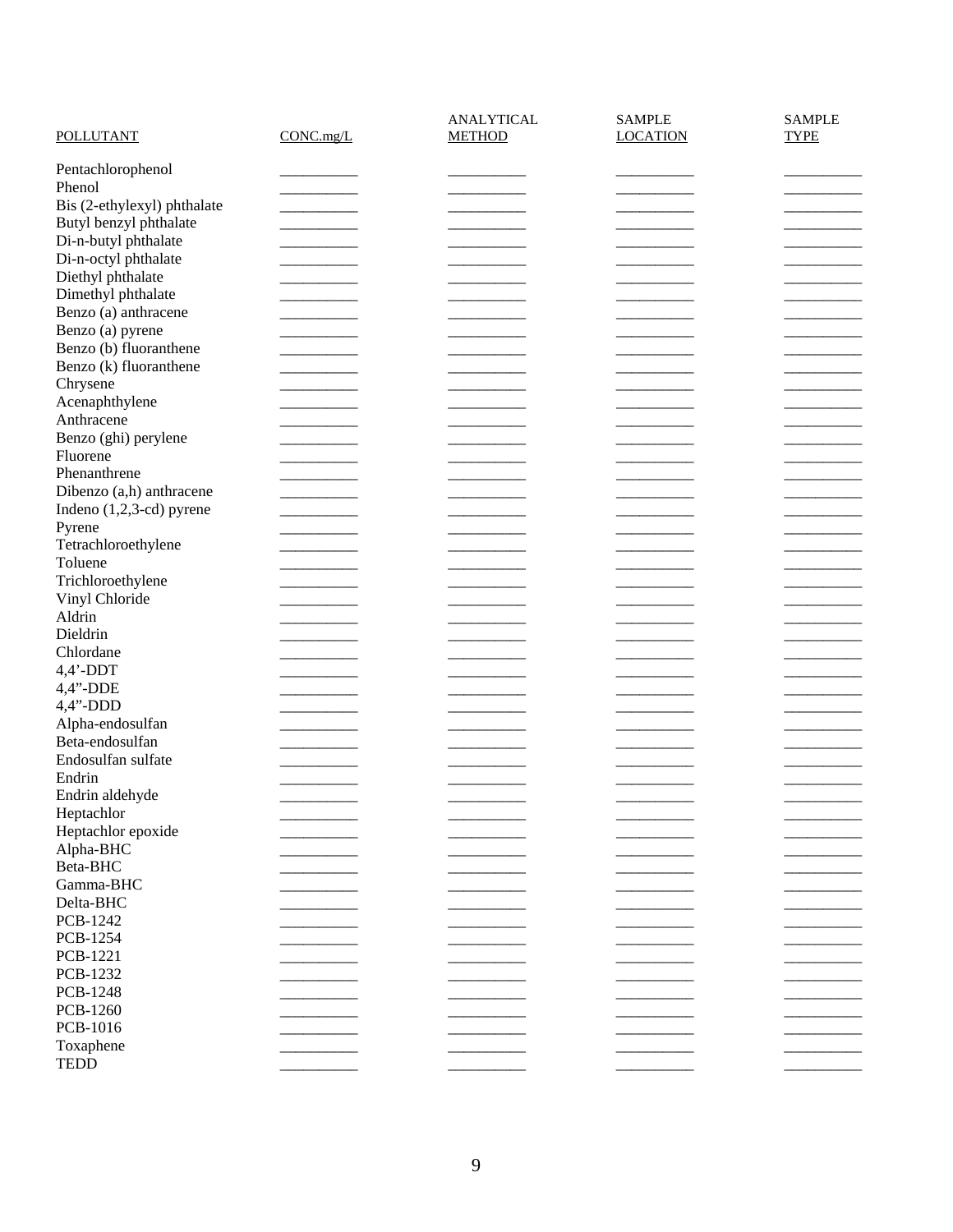### SECTION F- PRETREATMENT

F.1. Pretreatment devices/processes used for treating wastewater or sludge (check as many as appropriate):

|                                                                                                                                                                                                                                                                                                                                                                                                                                    | Air Flotation                      |
|------------------------------------------------------------------------------------------------------------------------------------------------------------------------------------------------------------------------------------------------------------------------------------------------------------------------------------------------------------------------------------------------------------------------------------|------------------------------------|
|                                                                                                                                                                                                                                                                                                                                                                                                                                    |                                    |
|                                                                                                                                                                                                                                                                                                                                                                                                                                    | Centrifuge                         |
|                                                                                                                                                                                                                                                                                                                                                                                                                                    | Chemical Precipitation/Coagulation |
| $\begin{array}{ccccccccc} \textbf{1} & \textbf{1} & \textbf{1} & \textbf{1} & \textbf{1} & \textbf{1} & \textbf{1} & \textbf{1} & \textbf{1} & \textbf{1} & \textbf{1} & \textbf{1} & \textbf{1} & \textbf{1} & \textbf{1} & \textbf{1} & \textbf{1} & \textbf{1} & \textbf{1} & \textbf{1} & \textbf{1} & \textbf{1} & \textbf{1} & \textbf{1} & \textbf{1} & \textbf{1} & \textbf{1} & \textbf{1} & \textbf{1} & \textbf{1} & \$ | Chlorination                       |
|                                                                                                                                                                                                                                                                                                                                                                                                                                    | Cyclone                            |
|                                                                                                                                                                                                                                                                                                                                                                                                                                    | Filtration                         |
| $\overline{\phantom{a}}$                                                                                                                                                                                                                                                                                                                                                                                                           | Flow Equalization                  |
|                                                                                                                                                                                                                                                                                                                                                                                                                                    |                                    |
|                                                                                                                                                                                                                                                                                                                                                                                                                                    | Grease Trap/Interceptor            |
|                                                                                                                                                                                                                                                                                                                                                                                                                                    | Grinding                           |
|                                                                                                                                                                                                                                                                                                                                                                                                                                    | <b>Grit Removal</b>                |
|                                                                                                                                                                                                                                                                                                                                                                                                                                    | <b>Holding Tank</b>                |
| $\frac{1}{2} \left( \frac{1}{2} \frac{1}{2} \frac{1}{2} \frac{1}{2} \frac{1}{2} \frac{1}{2} \frac{1}{2} \frac{1}{2} \frac{1}{2} \frac{1}{2} \frac{1}{2} \frac{1}{2} \frac{1}{2} \frac{1}{2} \frac{1}{2} \frac{1}{2} \frac{1}{2} \frac{1}{2} \frac{1}{2} \frac{1}{2} \frac{1}{2} \frac{1}{2} \frac{1}{2} \frac{1}{2} \frac{1}{2} \frac{1}{2} \frac{1}{2} \frac{1}{2} \frac{1}{2} \frac{1}{2}$                                       | Ion Exchange                       |
| $\overline{\phantom{a}}$                                                                                                                                                                                                                                                                                                                                                                                                           | Neutralization/pH Adjustment       |
|                                                                                                                                                                                                                                                                                                                                                                                                                                    | Ozonation                          |
|                                                                                                                                                                                                                                                                                                                                                                                                                                    | Reverse Osmosis                    |
|                                                                                                                                                                                                                                                                                                                                                                                                                                    | Screening                          |
| $\overline{\phantom{a}}$                                                                                                                                                                                                                                                                                                                                                                                                           | Sedimentation                      |
|                                                                                                                                                                                                                                                                                                                                                                                                                                    | Septic Tank                        |
| $\frac{1}{2}$ . The contract of $\frac{1}{2}$                                                                                                                                                                                                                                                                                                                                                                                      | Solvent Separation                 |
|                                                                                                                                                                                                                                                                                                                                                                                                                                    | Spill Prevention                   |
|                                                                                                                                                                                                                                                                                                                                                                                                                                    | Sump                               |
|                                                                                                                                                                                                                                                                                                                                                                                                                                    |                                    |
|                                                                                                                                                                                                                                                                                                                                                                                                                                    |                                    |
|                                                                                                                                                                                                                                                                                                                                                                                                                                    | No Pretreatment Provided           |

F.2. Attach a schematic of the process operation and pretreatment facilities complete with all sewer lines and connections. Indicate which processes use water and which generate wastestreams. Include the average daily volume and maximum daily volume of each wastestream (new facilities may estimate). Indicate location of sampling and flow metering equipment on this drawing, if present. This drawing must be certified by a State Registered Professional Engineer.

| F.3. | Is this facility subject to existing Federal Pretreatment Standards?<br>If yes, what is the Federal Pretreatment Category-40CFR Part    | Yes        | No             |
|------|-----------------------------------------------------------------------------------------------------------------------------------------|------------|----------------|
| F.4. | Has a Baseline Monitoring Report (BMR) been submitted to EPA?<br>If yes, please attach a copy of the BMR to this completed application. | Yes        | N <sub>o</sub> |
| F.5. | Has a toxic organics management plan (TOMP) been developed?<br>If yes, please attach a copy of the TOMP to this completed application.  | Yes        | N <sub>o</sub> |
| F.6. | Do you have a treatment operator?<br>Title:                                                                                             | <b>Yes</b> | No.            |
| F.7. | Do you have an Operation and Maintenance (O&M) manual for your treatment system?                                                        |            | No.            |
| F.8. | Are Federal and local Pretreatment Standards being met on a consistent basis?                                                           | Yes<br>Yes | No             |
|      |                                                                                                                                         |            |                |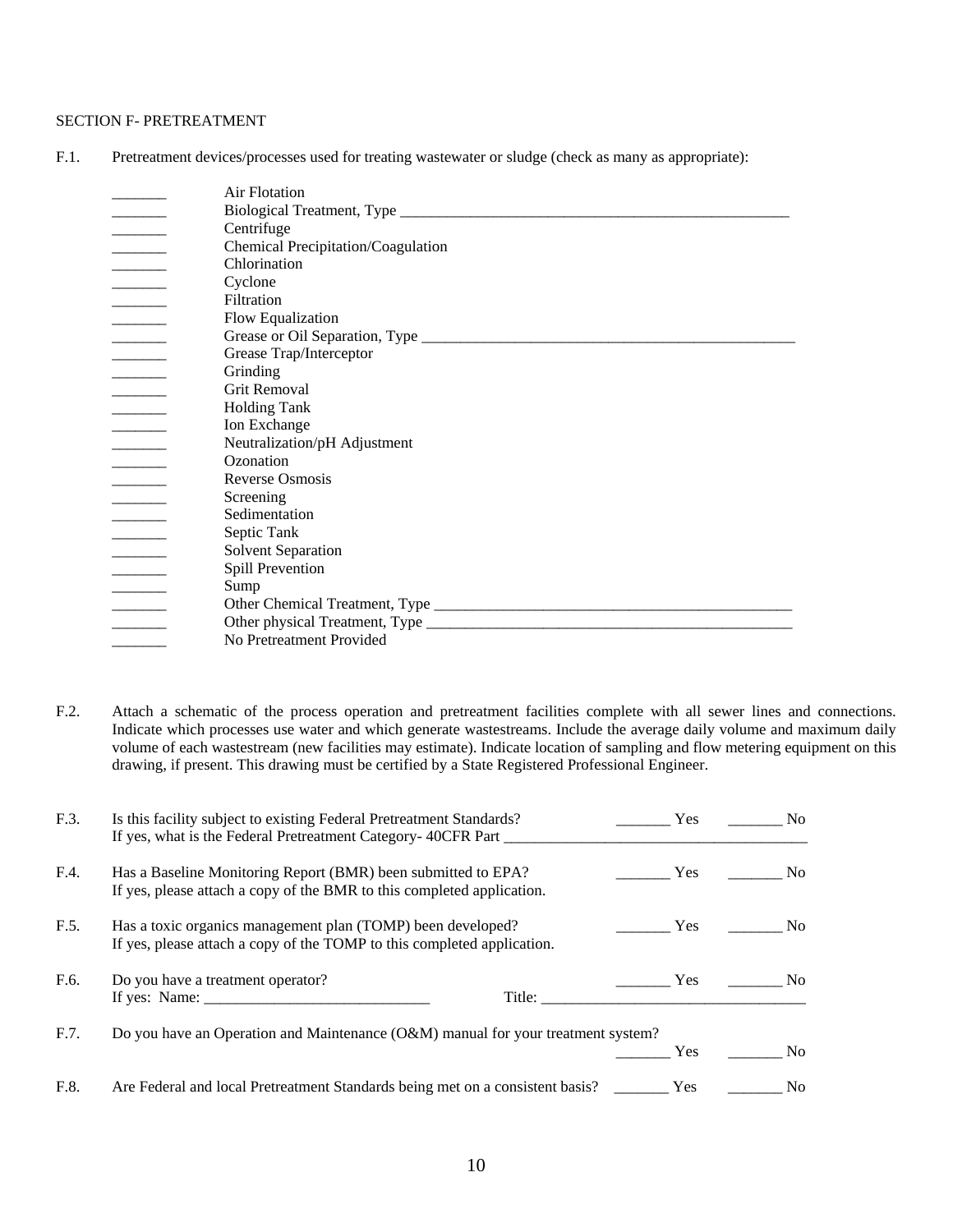F.9. Are additional pretreatment facilities and/or operation and maintenance required to meet Pretreatment Standards?

\_\_\_\_\_\_\_ Yes \_\_\_\_\_\_\_ No

F.10. If additional pretreatment and/or operation and maintenance are required, list the schedule by which they will be provided. Specify major events planned along with reasonable completion dates.

|      | <b>Milestone Activity</b>                                                                                             | <b>Completion Date</b> |                |
|------|-----------------------------------------------------------------------------------------------------------------------|------------------------|----------------|
|      |                                                                                                                       |                        |                |
|      |                                                                                                                       |                        |                |
|      |                                                                                                                       |                        |                |
|      |                                                                                                                       |                        |                |
|      | <b>SECTION G- SPILL PREVENTION</b>                                                                                    |                        |                |
| G.1. | Are chemical storage containers, bins or ponds present at your facility?                                              | <b>Yes</b>             | N <sub>0</sub> |
| G.2. | Are floor drains present in the manufacturing or chemical storage areas?<br>If yes, where do the drains discharge to? | Yes                    | N <sub>o</sub> |

- G.3. If chemical storage containers, bins or ponds are present in the manufacturing area, could an accidental spill lead to a discharge to: (check all that apply)
	- An on-site disposal system
	- Public sanitary sewer system (e.g. through a floor drain) \_\_\_\_\_\_\_ Storm Drain To the ground Other (specify) \_\_\_\_\_\_\_ Not applicable, no possible discharge to any of the above routes
- G.4. Is an Accidental Spill Prevention Plan (ASPP) in effect for this facility to prevent spills of chemicals or slug discharges from entering the Authority's collection system?
	- Yes-please enclose a copy of the plan with the application
	- $\rm No$
	- N/A- Since there are no floor drains and/or the facility discharges only domestic wastes.

 $\mathcal{L}_\mathcal{L} = \{ \mathcal{L}_\mathcal{L} = \{ \mathcal{L}_\mathcal{L} = \{ \mathcal{L}_\mathcal{L} = \{ \mathcal{L}_\mathcal{L} = \{ \mathcal{L}_\mathcal{L} = \{ \mathcal{L}_\mathcal{L} = \{ \mathcal{L}_\mathcal{L} = \{ \mathcal{L}_\mathcal{L} = \{ \mathcal{L}_\mathcal{L} = \{ \mathcal{L}_\mathcal{L} = \{ \mathcal{L}_\mathcal{L} = \{ \mathcal{L}_\mathcal{L} = \{ \mathcal{L}_\mathcal{L} = \{ \mathcal{L}_\mathcal{$  $\mathcal{L}_\mathcal{L} = \mathcal{L}_\mathcal{L} = \mathcal{L}_\mathcal{L} = \mathcal{L}_\mathcal{L} = \mathcal{L}_\mathcal{L} = \mathcal{L}_\mathcal{L} = \mathcal{L}_\mathcal{L} = \mathcal{L}_\mathcal{L} = \mathcal{L}_\mathcal{L} = \mathcal{L}_\mathcal{L} = \mathcal{L}_\mathcal{L} = \mathcal{L}_\mathcal{L} = \mathcal{L}_\mathcal{L} = \mathcal{L}_\mathcal{L} = \mathcal{L}_\mathcal{L} = \mathcal{L}_\mathcal{L} = \mathcal{L}_\mathcal{L}$  $\mathcal{L}_\mathcal{L} = \mathcal{L}_\mathcal{L} = \mathcal{L}_\mathcal{L} = \mathcal{L}_\mathcal{L} = \mathcal{L}_\mathcal{L} = \mathcal{L}_\mathcal{L} = \mathcal{L}_\mathcal{L} = \mathcal{L}_\mathcal{L} = \mathcal{L}_\mathcal{L} = \mathcal{L}_\mathcal{L} = \mathcal{L}_\mathcal{L} = \mathcal{L}_\mathcal{L} = \mathcal{L}_\mathcal{L} = \mathcal{L}_\mathcal{L} = \mathcal{L}_\mathcal{L} = \mathcal{L}_\mathcal{L} = \mathcal{L}_\mathcal{L}$  $\mathcal{L}_\mathcal{L} = \{ \mathcal{L}_\mathcal{L} = \{ \mathcal{L}_\mathcal{L} = \{ \mathcal{L}_\mathcal{L} = \{ \mathcal{L}_\mathcal{L} = \{ \mathcal{L}_\mathcal{L} = \{ \mathcal{L}_\mathcal{L} = \{ \mathcal{L}_\mathcal{L} = \{ \mathcal{L}_\mathcal{L} = \{ \mathcal{L}_\mathcal{L} = \{ \mathcal{L}_\mathcal{L} = \{ \mathcal{L}_\mathcal{L} = \{ \mathcal{L}_\mathcal{L} = \{ \mathcal{L}_\mathcal{L} = \{ \mathcal{L}_\mathcal{$ 

G.5. Please describe any previous spill events and remedial measures taken to prevent their recurrence.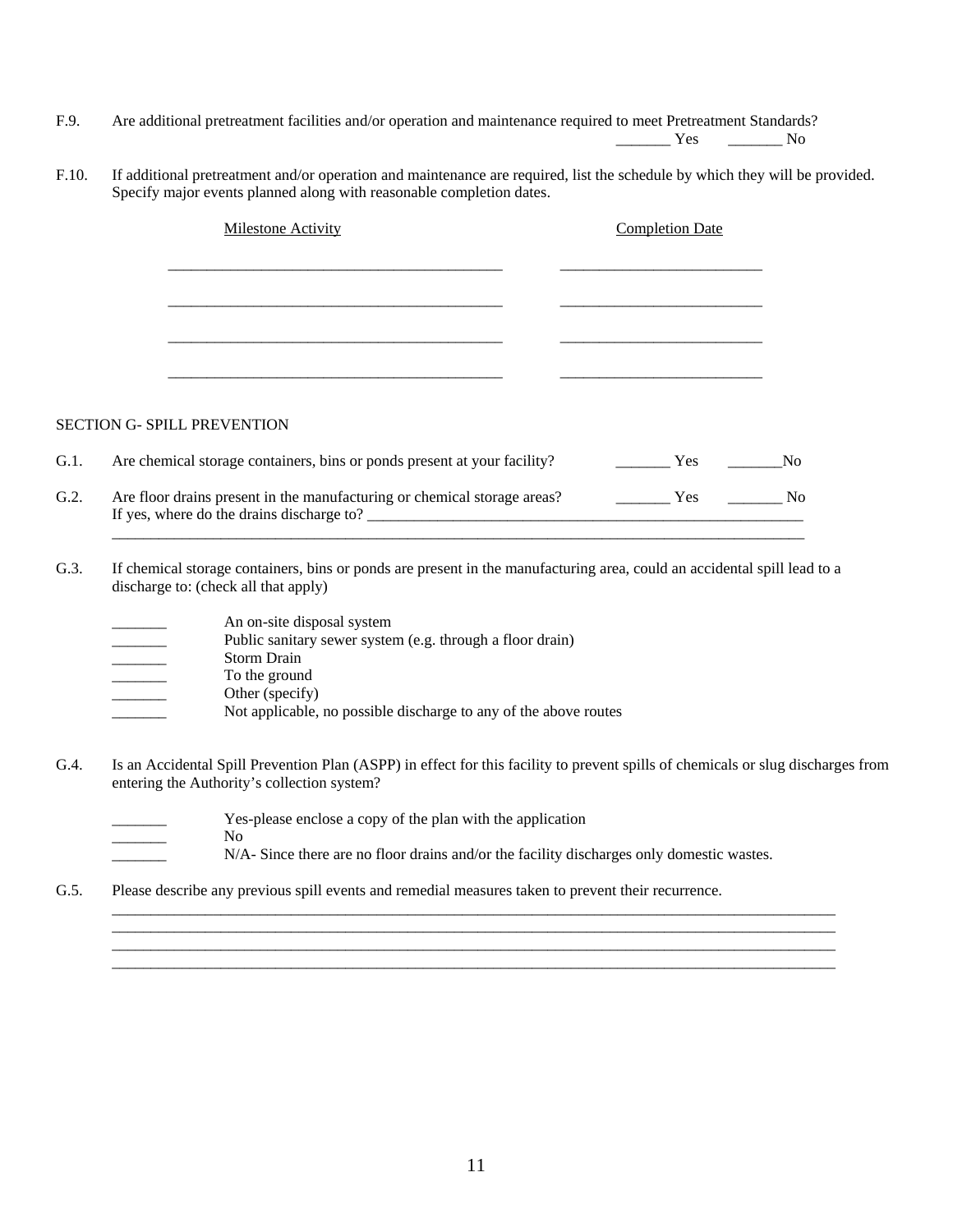### SECTION-H OTHER WASTES

- H.1. Are any liquid wastes or sludges from this facility disposed of by means other than discharge to the public sewer system?  $\overline{Y}$ es  $\overline{Y}$ es No If yes, complete the remaining items:
- H.2. Please check the appropriate wastes disposed of by the facility. For Disposal Method, the following may apply: On-site storage, off-site storage, on-site disposal, or off-site disposal.

|                        | Gallons/Day | $Lbs$ ./Day | %Moisture | <b>Disposal Method</b> |
|------------------------|-------------|-------------|-----------|------------------------|
| Acids and alkalies     |             |             |           |                        |
| Heavy metal sludges    |             |             |           |                        |
| Inks/Dyes              |             |             |           |                        |
| Oil and/or Grease      |             |             |           |                        |
| Organic compounds      |             |             |           |                        |
| Paints                 |             |             |           |                        |
| Pesticides             |             |             |           |                        |
| Plating wastes         |             |             |           |                        |
| Pretreatment sludges   |             |             |           |                        |
| Solvents/Thinners      |             |             |           |                        |
| Other Wastes (specify) |             |             |           |                        |
|                        |             |             |           |                        |
|                        |             |             |           |                        |
|                        |             |             |           |                        |
|                        |             |             |           |                        |

H.3. Provide the following information for waste haulers, if applicable.

| Name | Address | EPA/DEPID# | <b>Type Waste</b> |
|------|---------|------------|-------------------|
|      |         |            |                   |
|      |         |            |                   |
|      |         |            |                   |

H.4. Identify any Federal, State or local environmental permits your facility has been issued.

| Permit No. | <b>Issuing Agency</b> | Purpose |
|------------|-----------------------|---------|
|            |                       |         |
|            |                       |         |
|            |                       |         |
|            |                       |         |
|            |                       |         |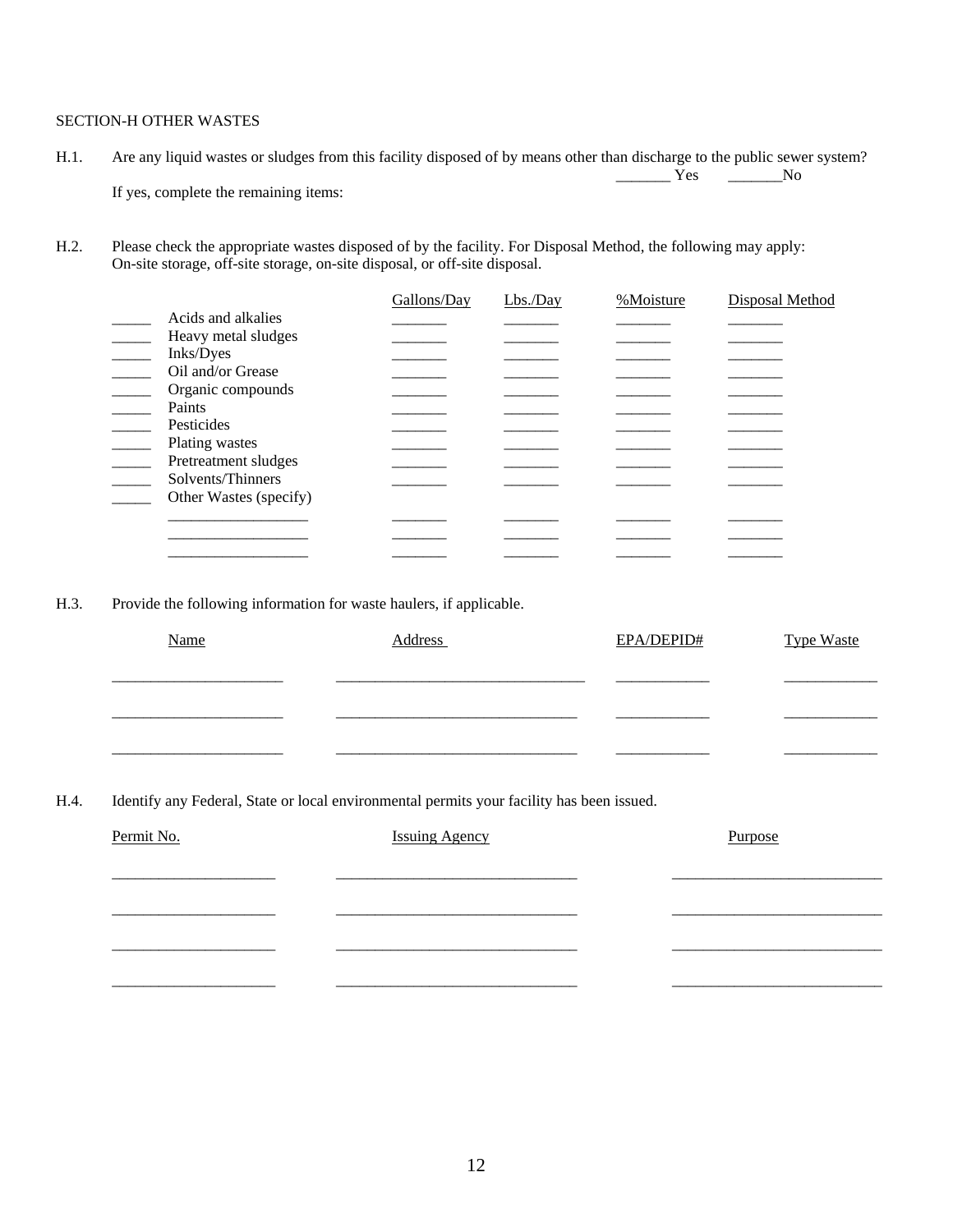## SECTION I- UNDERGROUND/ ABOVEGROUND STORAGE FACILITIES

I.1. Please complete the following description for each underground tank at this facility location. Please make copies of this form for completion if you have more than five (5) tanks.

|                                    | Tank No. | Tank No. | Tank No. | Tank No. | Tank No. |
|------------------------------------|----------|----------|----------|----------|----------|
|                                    |          |          |          |          |          |
| <b>Status of Tank</b>              |          |          |          |          |          |
| Currently in use                   |          |          |          |          |          |
| Temporarily out of use             |          |          |          |          |          |
| Permanently out of use             |          |          |          |          |          |
| Estimated age (years)              |          |          |          |          |          |
| Estimated total capacity (gallons) |          |          |          |          |          |
| Material of construction           |          |          |          |          |          |
| Steel                              |          |          |          |          |          |
| Concrete                           |          |          |          |          |          |
| Fiberglass reinforced<br>Plastic   |          |          |          |          |          |
| Unknown                            |          |          |          |          |          |
|                                    |          |          |          |          |          |
| Other, please specify              |          |          |          |          |          |
| Internal protection                |          |          |          |          |          |
| Cathodic protection                |          |          |          |          |          |
| Interior lining                    |          |          |          |          |          |
| (e.g., epoxy resins)               |          |          |          |          |          |
| None                               |          |          |          |          |          |
| Unknown                            |          |          |          |          |          |
| Other, please specify              |          |          |          |          |          |
| <b>External protection</b>         |          |          |          |          |          |
| Cathodic protection                |          |          |          |          |          |
| Painted (e.g., asphaltic)          |          |          |          |          |          |
| Fiberglass reinforced              |          |          |          |          |          |
| Plastic-coated                     |          |          |          |          |          |
| None                               |          |          |          |          |          |
| Unknown                            |          |          |          |          |          |
| Other, please specify              |          |          |          |          |          |
| Piping                             |          |          |          |          |          |
| <b>Bare Steel</b>                  |          |          |          |          |          |
| <b>Galvanized Steel</b>            |          |          |          |          |          |
| Fiberglass reinforced<br>Plastic   |          |          |          |          |          |
| Cathodically protected             |          |          |          |          |          |
| Unknown                            |          |          |          |          |          |
|                                    |          |          |          |          |          |
| Other, please specify              |          |          |          |          |          |